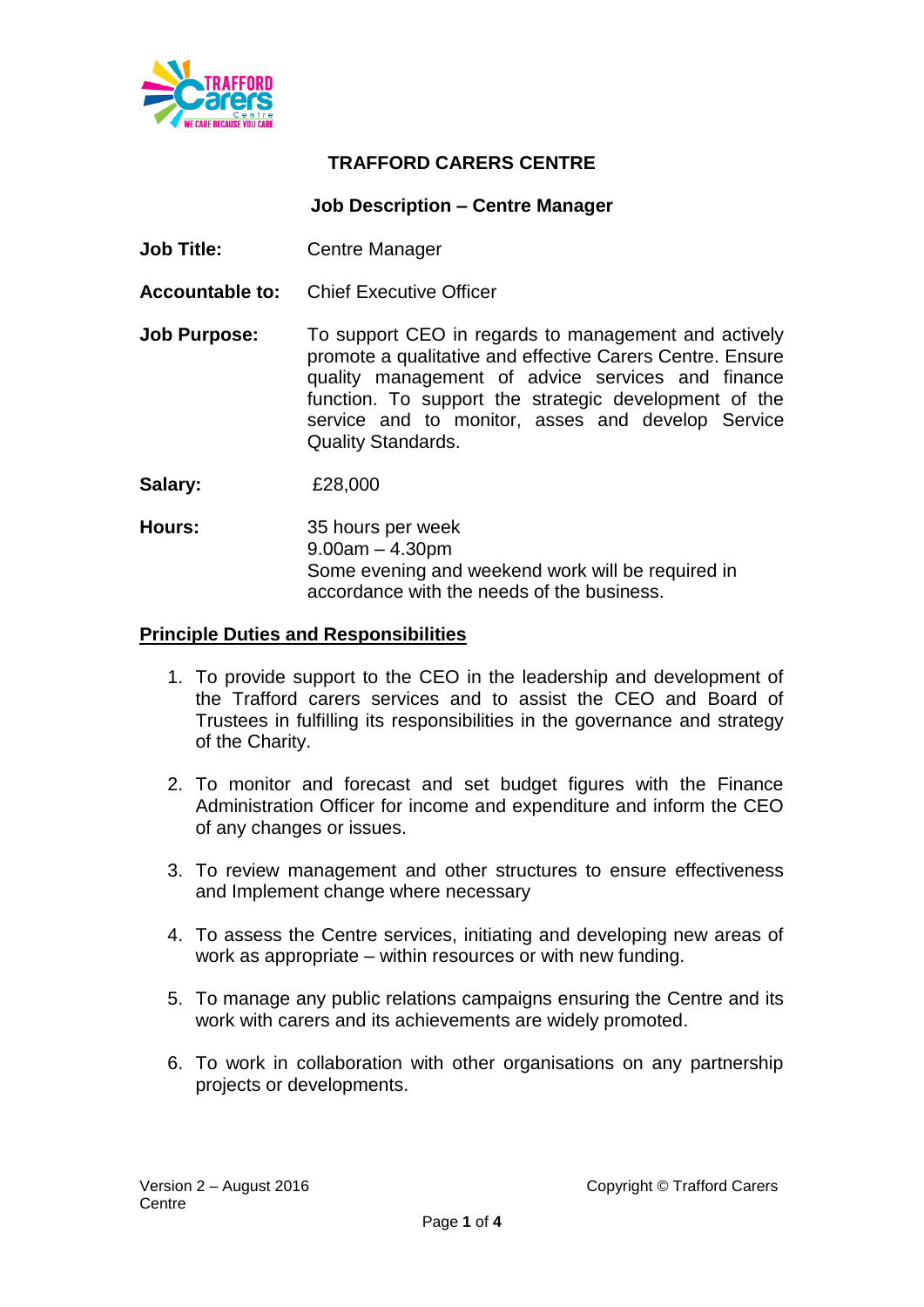

- 7. To ensure appropriate mechanisms are maintained and developed to inform carers and give carers a voice on issues affecting them, working with Fundraising Manager to conduct caring in Trafford reports.
- 8. To form and Chair a Carers Board to support Board of Trustees and Trafford Council and CCG.
- 9. To keep informed about issues affecting carers. Be the first line for complex carer issues and enquiries from the Casework Navigator team.
- 10.To ensure relevant information on carers issues is monitored, analysed, assessed and responded to where necessary.
- 11.To ensure the recording of unmet needs and gaps in service is consistent and comprehensive and that this information is presented to local authorities, health bodies or used for funding applications.
- 12.To attend courses conferences and seminars, within resources, in order to act as a resource on carers issues.
- 13.To ensure, by using appropriate quality assurance systems to monitor and evaluate that the Centre provides efficient and effective services for carers in line with the best value policy.
- 14.To monitor quality assurance as it pertains to the services and units under the auspices of Charity Law, regulatory bodies and funders.
- 15.To be responsible to the Trustees for the day to day management, development and performance of the Centre and reviewing quality and performance.
- 16.To maintain and adhere to PQASSO and Carers Trust Quality standards.
- 17.To respond to any complaints following the complaints policy.
- 18.To have overall responsibility of the maintenance of the building
- 19. To be responsible for the health, safety and welfare of the Centre staff, volunteers and visitors in accordance with Health and Safety legislation and Centre Polices
- 20.To oversee the maintenance, security and safety of the property and equipment owned or leased by the Centre.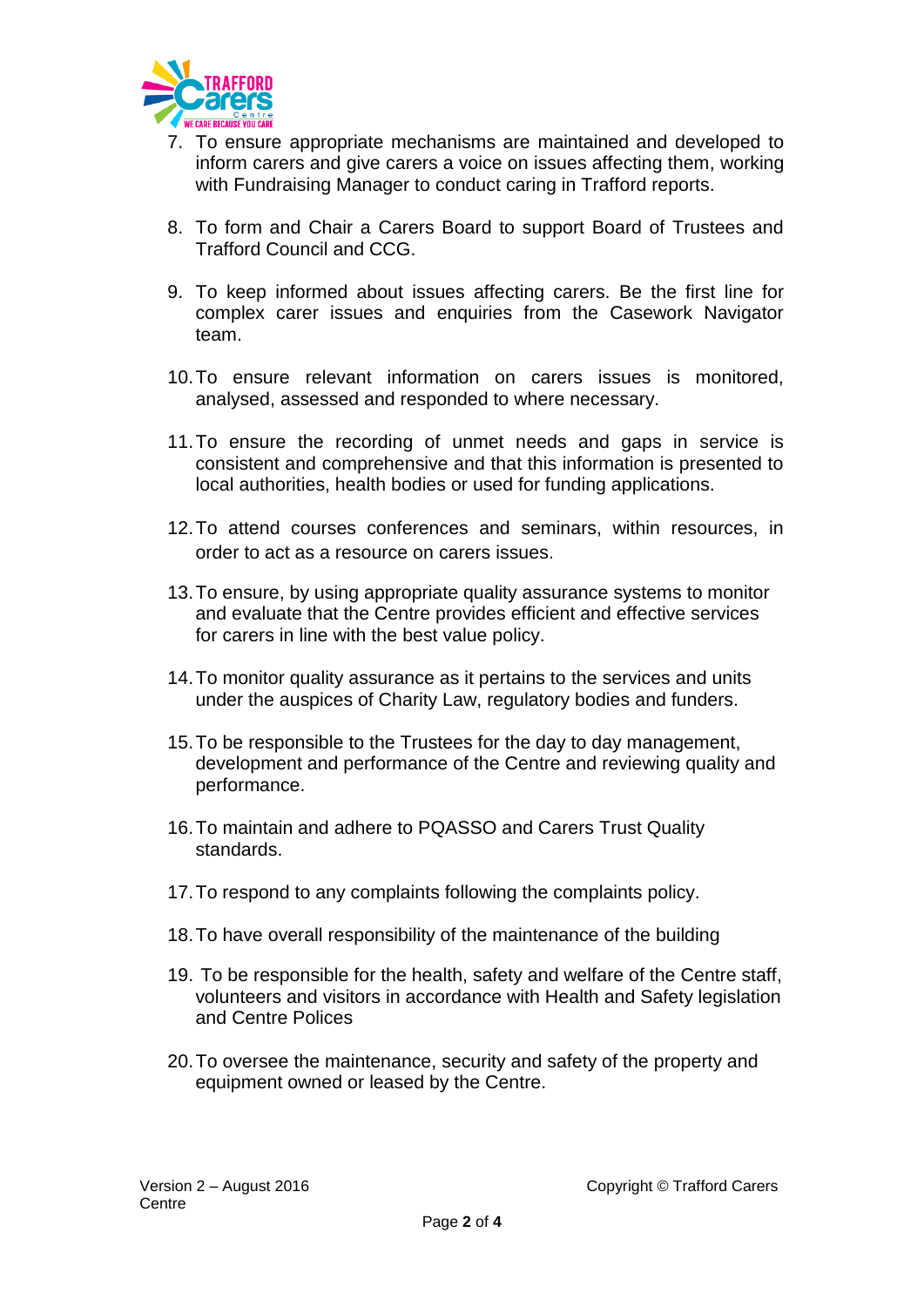

| <b>ESSENTIAL</b>                                                                                                                                                                                  | <b>DESIRABLE</b>                                                                                                                                                                                                 |  |
|---------------------------------------------------------------------------------------------------------------------------------------------------------------------------------------------------|------------------------------------------------------------------------------------------------------------------------------------------------------------------------------------------------------------------|--|
| TRAINING, EXPERIENCE AND QUALIFICATIONS                                                                                                                                                           |                                                                                                                                                                                                                  |  |
| Professional management qualification<br>Membership of professional Body<br>Prior management experience<br>Successful strategic and day to day<br>management of organizational financial services | Degree or Equivalent<br>qualification relevant to the<br>post<br>Previous experience of<br>working within the health and<br>social care sector                                                                   |  |
| Proven track record of successful "business"<br>strategy in a medium charity<br>Experience of organisational legal<br>responsibilities<br>Demonstrable experience of management of<br>change      | senior experience in a people<br>focused /social/health care<br>/Charity<br><b>Experience of following</b><br>through fundraising<br>approaches from research<br>through to soliciting and<br>securing donations |  |
| <b>KNOWLEDGE AND SKILLS</b>                                                                                                                                                                       |                                                                                                                                                                                                                  |  |
| Excellent interpersonal skills<br><b>Business focused</b><br>Financially aware, with high level negotiation<br>skills<br>Visionary strategist with the ability to lead                            | Knowledge of carers<br>Knowledge of financial<br>management<br><b>Experience of human</b><br>resource management                                                                                                 |  |
| Ability to develop and maintain networks<br>Able to lead and motivate staff and to supervise<br>senior management<br>Knowledge of charity / voluntary sectors                                     | Knowledge of quality systems                                                                                                                                                                                     |  |